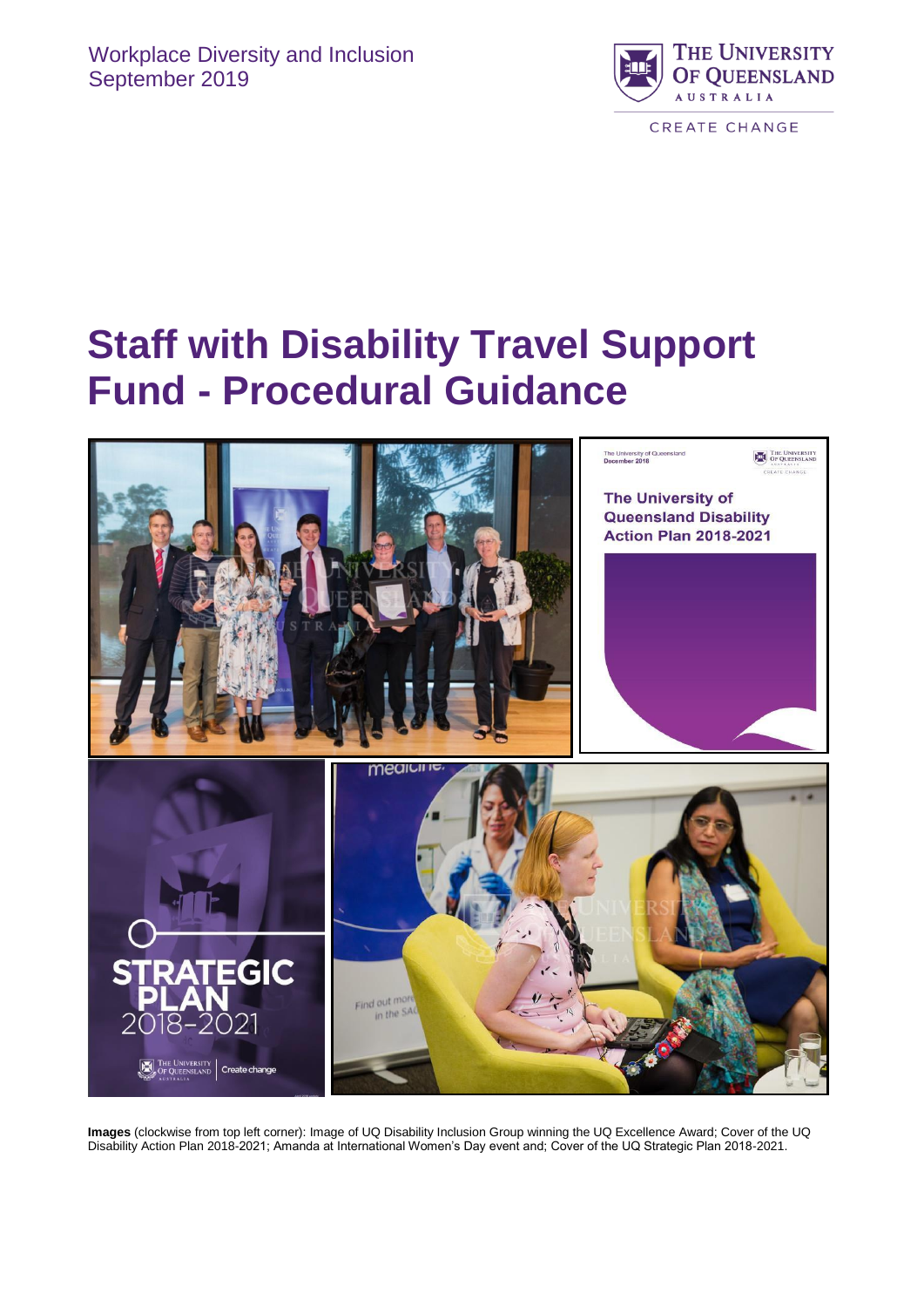

## Staff with Disability Travel Support Fund

## **1. Overview**

UQ staff, particularly academic staff, may be required to undertake travel which is necessary for performance of their role and ongoing career development. Staff with disability may require additional supports or adjustments when travelling, which may not be covered by standard travel funding or allowances.

The Staff with Disability Travel Support Fund (DTSF) is intended to cover additional costs incurred by staff with disability when travelling for work-related purposes, as per the University Travel Management Policy and other relevant policies. The DTSF may be used to fund a range of reasonable supports or adjustments, including (but not limited to):

- a travelling or in-location guide, carer or assistant;
- in-location communication assistance technologies;
- a support person to assist with communication in-location;
- the difference between UQ's standard accommodation allowance and the cost of accommodation that equitably meets the specific needs of a person with disability;
- assistive mechanisms and equipment, such as a wheelchair; and/or
- hiring medical equipment in-location.

Funds may be disbursed prior to or after the travel, as appropriate to the staff member's situation and the circumstances pertaining to the travel. Applications are to be submitted and approved prior to travel.

## **2. Underpinning principles**

The following principles underpin the DTSF:

- Staff with disability should make every effort to have additional supports or adjustments funded by the host institution, grant funding body or their School/Work Unit prior to applying for the DTSF.
- The DTSF is intended to pay for additional support or adjustments for UQ staff members who are undertaking approved, funded travel in accordance with University Travel Management Policy and other relevant policies. The fund cannot be used as a primary funding source for staff travel.
- The proposed support or adjustments are reasonable and cost-effective.
- The purpose of the travel is of benefit to both the University and the applicant's career development/progression.
- The request for financial assistance must directly mitigate barriers or challenges that may prevent the applicant from participating in the career development activity and/or reduces health and safety risks for the staff member who is travelling.
- The University's preference is that qualified, registered carers and assistants are engaged for the purposes of supporting a staff member with disability, particularly for short-duration travel.
- As a general rule, the University will generally provide funding which equates to the least expensive option to achieve the desired level of support. Where a staff member opts to engage a higher-cost option without suitable justification, they may be required to pay the differencebetween the least expensive option and their preferred option.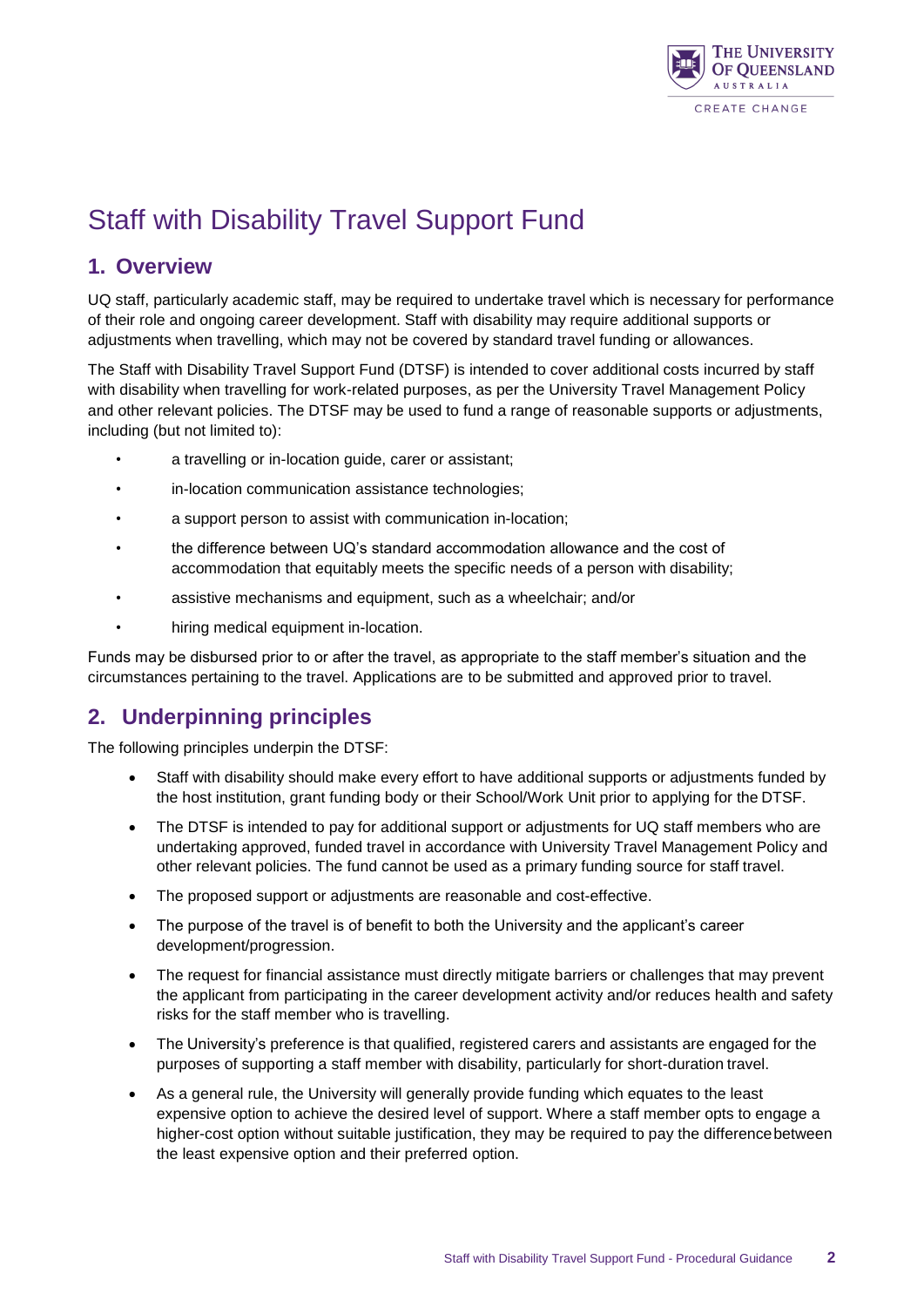

## **3. How to apply**

The process for applying for funds, including the eligibility criteria, is outlined below.

#### 3.1 Eligibility criteria

To be eligible for the Travel Fund applicants must:

- be a current fixed-term or continuing UQ staff member with a disability;
- be accepted into the activity they are travelling for, such as a conference, and have funding to cover their own attendance and travel, outside of any additional costs that may be incurred due to their disability;
- demonstrate that the travel is of benefit to the University and the applicant's career development/progression;
- demonstrate that they require additional financial assistance in order to accommodate reasonable adjustments to travel arrangements that are necessary because of their disability;
- demonstrate that other grants, such as funding from the School or external grant funding supporting the project, do not sufficiently cover all disability-related expenses; and
- have support from the Head of their Organisational Unit to support the activity.

#### 3.2 Fringe benefits tax

Under Australian legislation, all forms of assistance to individual staff members will attract a Fringe Benefits Tax, which must be paid by the University, in accordance with the University's fringe [benefits tax \(FBT\)](https://staff.uq.edu.au/information-and-services/finance/accounting/tax/fbt)  [policy.](https://staff.uq.edu.au/information-and-services/finance/accounting/tax/fbt) This should be factored into any costing calculations.

#### 3.3 Cost-benefit analysis

The University's preference is that qualified, registered carers and assistants are engaged for the purposes of supporting a staff member with disability, particularly for short-duration travel.

Where staff members opt to engage family members or friends to provide the necessary support, they must clearly explain why this is their preferred option and include a cost comparison between engaging a registered provider versus travelling with a family member/friend.

In cases where travelling with a family member/friend is the more expensive option for achieving a similar outcome, the staff member may be required to pay the difference between the less expensive option and their preferred option.

#### **Example**

A visually impaired staff member requires an in-location guide for travel at an overseas destination. The staff member provides quotes for hiring a guide in-location compared with the cost of taking a companion/guide from Australia on the trip. If the cost of the companion's travel, insurance and accommodation is lower than the cost of hiring an in-location guide, this will be the preferred option.

If approved, WD&I will consult with relevant stakeholders to ensure that all travel is booked according to UQ policies and procedures.

#### 3.4 Application process

Eligible staff may apply for support from the DTSF at any time during the year. Generally, staff will only be able to access the DTSF once per year.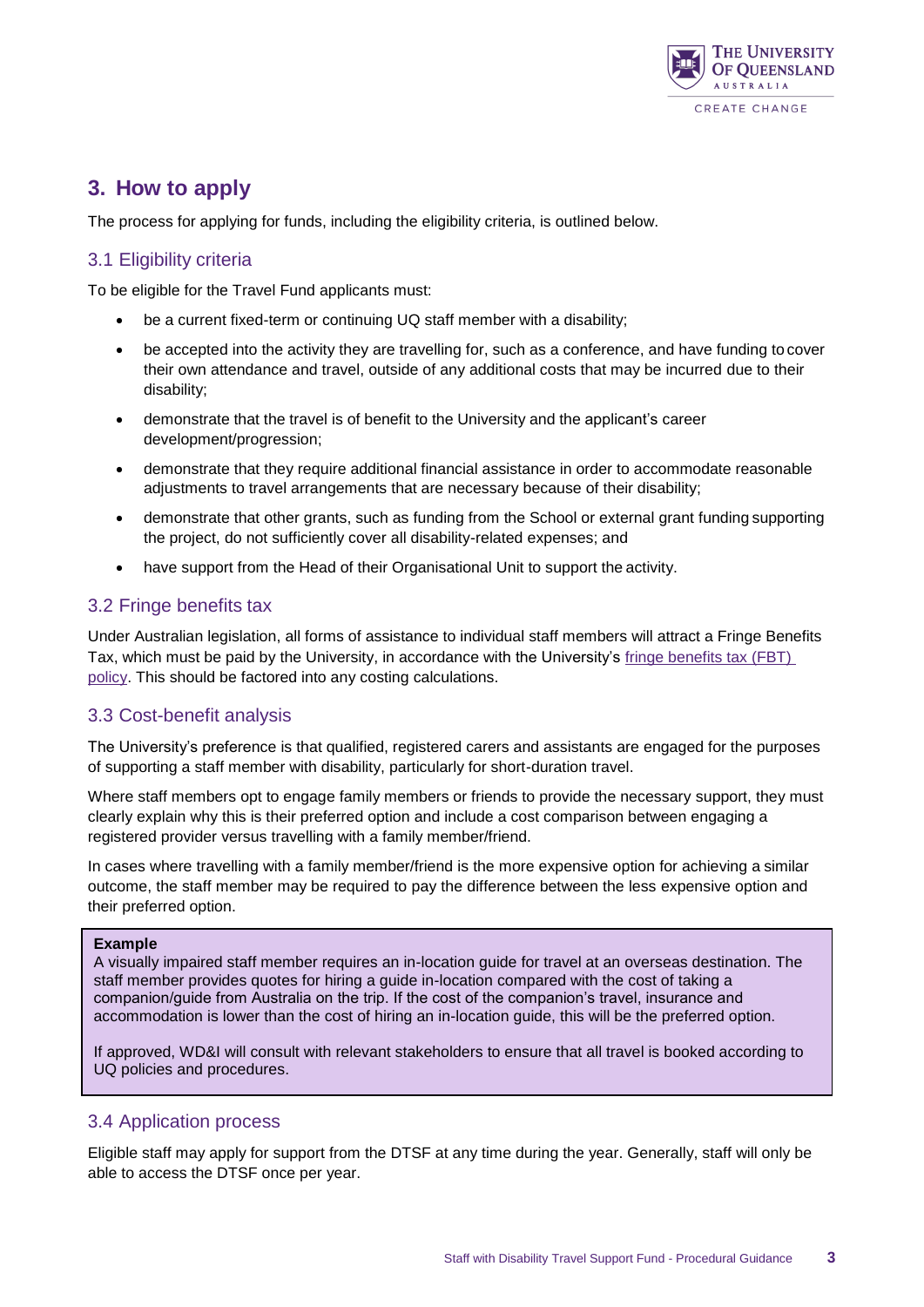

To apply for the DTSF, staff should submit an application via email to their local decision maker or to Workplace Diversity and Inclusion in situations where non-disclosure of the disability is preferred (see Figure 1) which:

- confirms their eligibility to access the DTSF;
- demonstrates efforts to secure support funding through alternative means (for example, an email to the host institution requesting funding for an in-location guide, or requesting the provision of an inlocation guide);
- $\bullet$  outlines the nature of the travel and impact on career outcomes;
- outlines how the DTSF will be used;
- includes an itemised account of intended costs;
- outlines different support options with costings for each option; and
- includes any other relevant information.

Applications should be no more than 500 words in length (excluding supporting documentation).

There is no limit on the amount of funding that can be requested, as the DTSF is designed to meet the specific individual needs of staff with disability. However, applicants must demonstrate that all other sources of funds have been exhausted.

Applications will be considered by a Funding Panel using the principles outlined in Section Two.

The application process for the DTSF is outlined below.





## **4. Funding Allocation Process**

Funding Panel membership will include the Pro-Vice-Chancellor, Office of the Provost, the Chair or nominated representative of the Disability Inclusion Group (Committee) (DIG) and the Chief Human Resources Officer, or nominee/s. Where appropriate, the panel may consult internal and external parties to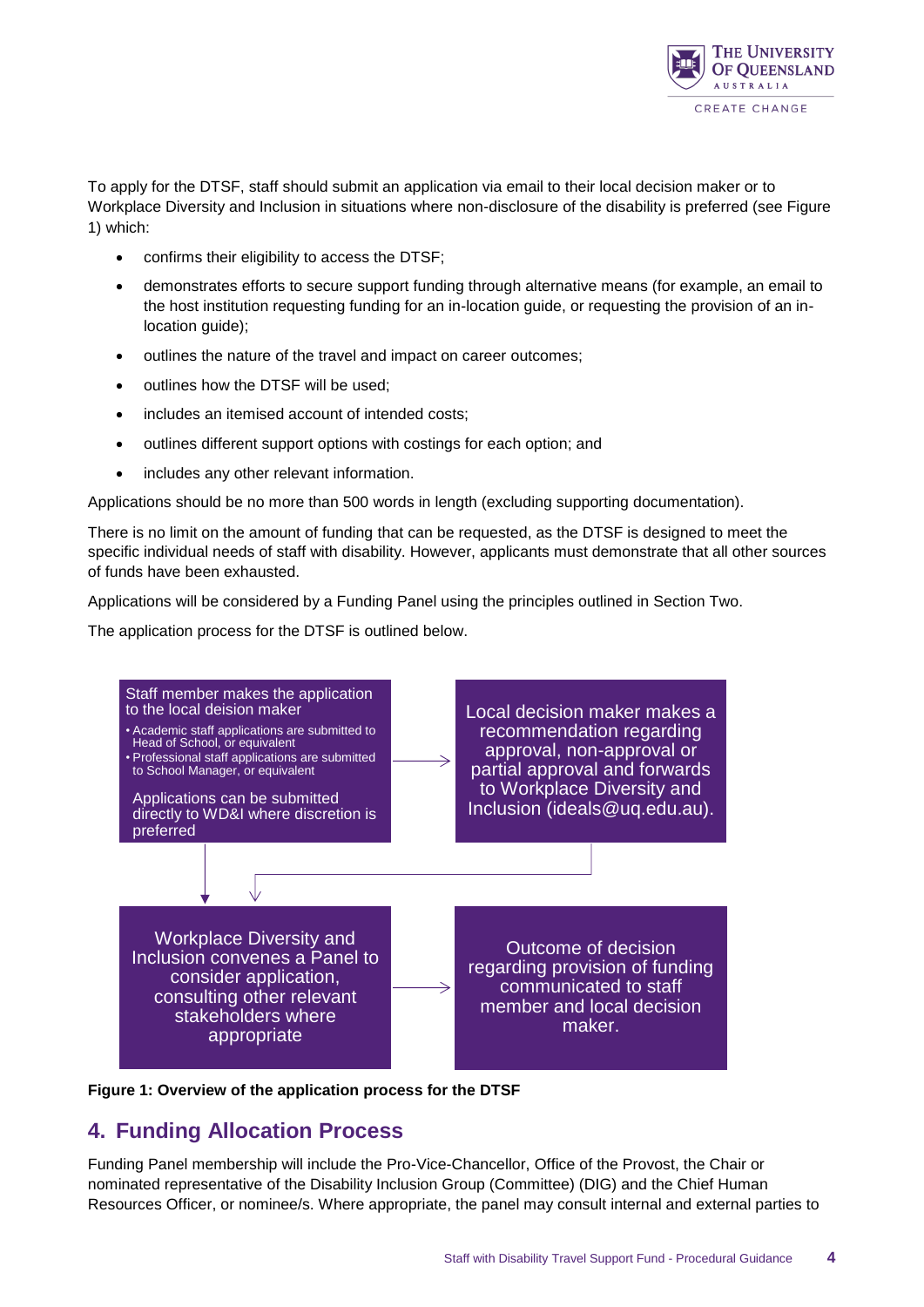

ensure an informed decision is made. Applicants may be asked to provide medical certificates and/or complete a risk assessment to support their application.

The Panel will endeavour to convene to consider requests within three weeks of receiving an application for the DTSF.

The Panel will assess applications for the DTSF using the following criteria:

- applicant meets the eligibility for the fund;
- the purpose of the travel is of benefit to the University and the applicant's career development/progression;
- the applicant has been unable to source support funding through other means;
- request for financial assistance mitigates barriers that may prevent the applicant from fully or safely participating in the career development activity;
- the proposed mode of travel and adjustments are reasonable and cost effective; and
- any other considerations as relevant to the individual's situation.

If approved, it may be necessary to inform other parties of the outcome, including (among others) Campus Travel and UQ Governance and Risk. In these cases, the privacy of the applicant will be upheld as much as is practicable in the circumstances.

Where the application involves support for a carer, it is the responsibility of the applicant to ensure that the carer is insured to perform the agreed tasks.

## **5. Additional considerations when engaging family, friends or other non-registered persons as guides, carers or assistants**

UQ's preference is that support for staff with disability is, to every extent possible, sourced through a registered organisation or agency who provides appropriately qualified and insured staff for this purpose. Where the staff member elects to engage a non-registered provider, including family members or friends, there are additional considerations which must be factored into the application and approval process as follows.

#### **Engaging non-registered individuals to provide support**

- Academic staff may be able to access inexpensive in-location support through hiring non-registered individuals (for example, PhD students) as guides or assistants in the location of travel. Where informal arrangements are made with non-registered providers, the UQ staff member incurs any risks associated with the arrangement.
- The amount paid to a non-registered individual (for example, a PhD student) should be reasonable, in consideration of the acceptable payment levels for a service of this nature in the location where the service is provided. As a general guide, payment should fall within the hourly range of a casual UQ HEW2 – HEW5, excluding FBT.
- The University has no employment or contractual relationship with non-registered persons, including family and friends, engaged by a UQ staff member for the purposes of providing individual support.
- Payment to a non-registered guide or assistant must be substantiated via a simple invoice and receipt(an example can be provided by WD&I) raised by the person undertaking the service. The University's preference is that the invoice is paid in cash by the UQ staff member and claimed through reimbursement. Both methods require an invoice and receipt, and will incur FBT.
- Standard UQ procurement processes apply when accessing support through a registered business or agency.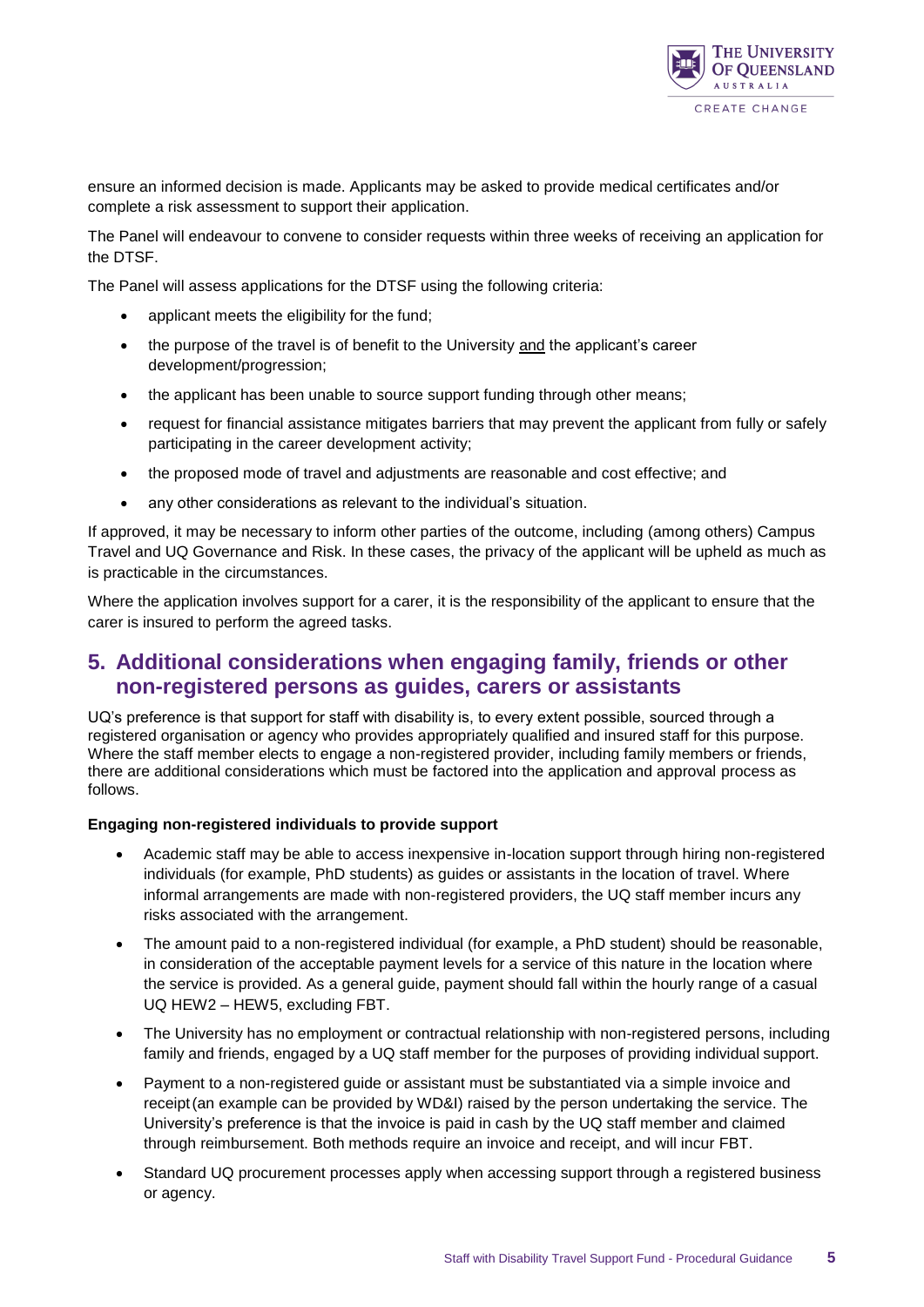

- The staff member who engages a family member or friend to support their travel incurs all risks associated with that arrangement.
- A family member or friend engaged to provide support to a staff member with disability cannot be paid by the University. In some circumstances and where cost-efficient, a per diem allowance may be considered to cover meals and incidentals. If sought, the cost of the per diem allowance plus FBT (based on the University's existing rates for domestic and international travel allowances) must be factored into the costing calculation as part of the application process.
- Wherever possible, travel for the guide, carer or assistant is to be booked through UQ travel systems at the same time as the staff member's travel is booked, to reduce costs and ensure alignment of the bookings.

### **6. Questions and feedback**

Please contact Workplace Diversity and Inclusion if you have any questions or concerns on [ideals@uq.edu.au](mailto:ideals@uq.edu.au) or 07 334 60402.